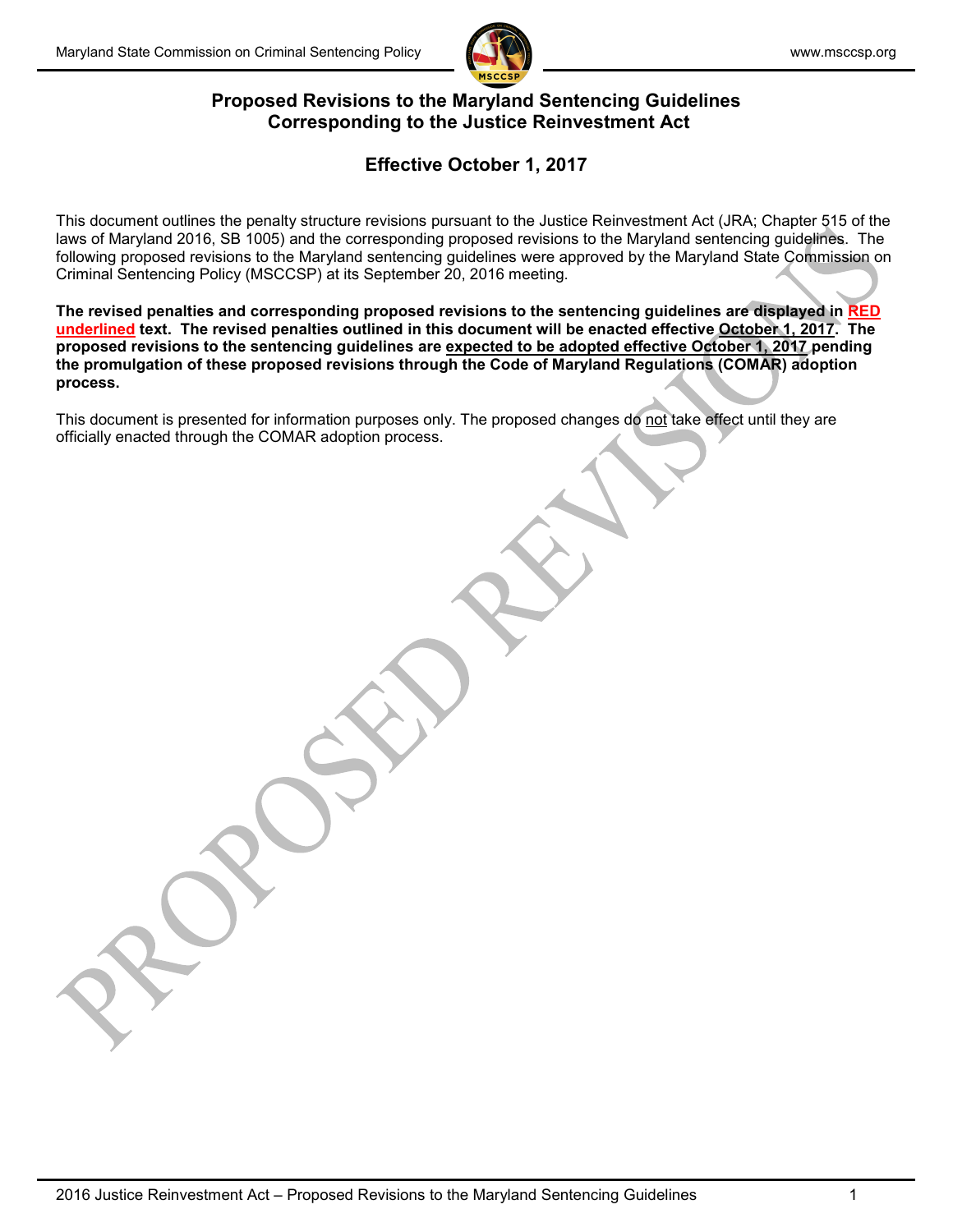

| <b>Drug Offenses</b>                                                                                                                                                          |                                              |               |                             |                               |                                            |                                                                                      |  |  |  |
|-------------------------------------------------------------------------------------------------------------------------------------------------------------------------------|----------------------------------------------|---------------|-----------------------------|-------------------------------|--------------------------------------------|--------------------------------------------------------------------------------------|--|--|--|
| <b>Offense</b>                                                                                                                                                                | <b>Source</b>                                | Level         | <b>Max</b>                  | <b>Offense</b><br><b>Type</b> | <b>Seriousness</b><br>Category             | <b>Fine</b>                                                                          |  |  |  |
| <b>CDS and Paraphernalia</b><br>Possession-non-marijuana, 1st<br>conviction                                                                                                   | CR, § 5-<br>601(c)(1)(i)                     | Misd.         | 1 Year<br>4 Years           | <b>Drug</b>                   | VII<br>$\mathbf{V}$                        | \$5,000<br>\$25,000                                                                  |  |  |  |
| <b>CDS and Paraphernalia</b><br>Possession-non-marijuana, 2nd<br>or 3rd conviction                                                                                            | CR, § 5-<br>601(c)(1)(ii)                    | Misd.         | <b>18 Months</b><br>4 Years | <b>Drug</b>                   | $\underline{\mathsf{VII}}$<br>$\mathbf{V}$ | \$5,000<br>\$25,000                                                                  |  |  |  |
| <b>CDS and Paraphernalia</b><br>Possession-non-marijuana, 4th<br>and subsequent convictions                                                                                   | $CR, § 5-$<br>601(c)(1)(iii)                 | Misd.         | 2 Years<br>4 Years          | <b>Drug</b>                   | VII<br>$\mathbf v$                         | \$5,000<br>\$25,000                                                                  |  |  |  |
| <b>CDS and Paraphernalia</b><br>Possession-marijuana                                                                                                                          | CR, § 5-<br>601(c)(2)(i)                     | Misd.         | <b>6 Months</b><br>1 Year   | <b>Drug</b>                   | No change<br>VII                           | \$1,000                                                                              |  |  |  |
| <b>CDS and Paraphernalia</b><br>Unlawful distribution,<br>manufacture, etc-narcotics<br>and hallucinogenics (e.g., PCP,<br>heroin, cocaine, LSD,<br>oxycodone, and methadone) | $CR, § 5-$<br>608(a)<br>$CR, § 5-$<br>609(a) | Felony        | 20 Years                    | <b>Drug</b>                   | No change<br><b>IIIB</b>                   | $CR, 5-608(a) =$<br>\$15,000<br>\$25,000<br>$CR, 5-609(a) =$<br>\$15,000<br>\$20,000 |  |  |  |
| <b>CDS and Paraphernalia</b><br>Unlawful distribution,<br>manufacture, etc-narcotics<br>and hallucinogenics,<br>subsequent                                                    | CR, § 5-<br>608(b)<br>CR, § 5-<br>609(b)     | Felony        | 20 Years<br><b>No MM</b>    | <b>Drug</b>                   | No change<br><b>IIIB</b>                   | \$15,000<br>\$100,000                                                                |  |  |  |
| <b>CDS and Paraphernalia</b><br>Unlawful distribution,<br>manufacture, etc-narcotics<br>and hallucinogenics,<br>subsequent                                                    | CR, § 5-<br>608(c)<br>$CR, § 5-$<br>609(c)   | <b>Felony</b> | 25 Years<br>No MM           | Drug                          | No change<br><b>IIIB</b>                   | \$25,000<br>\$100,000                                                                |  |  |  |
| <b>CDS and Paraphernalia</b><br>Unlawful distribution,<br>manufacture, etc-narcotics<br>and hallucinogenics,<br>subsequent                                                    | $CR, § 5-$<br>608(d)<br>CR, § 5-<br>609(d)   | Felony        | 40 Years<br><b>No MM</b>    | <b>Drug</b>                   | No change<br>IIIB                          | \$25,000<br>\$100,000                                                                |  |  |  |
|                                                                                                                                                                               |                                              |               |                             |                               |                                            |                                                                                      |  |  |  |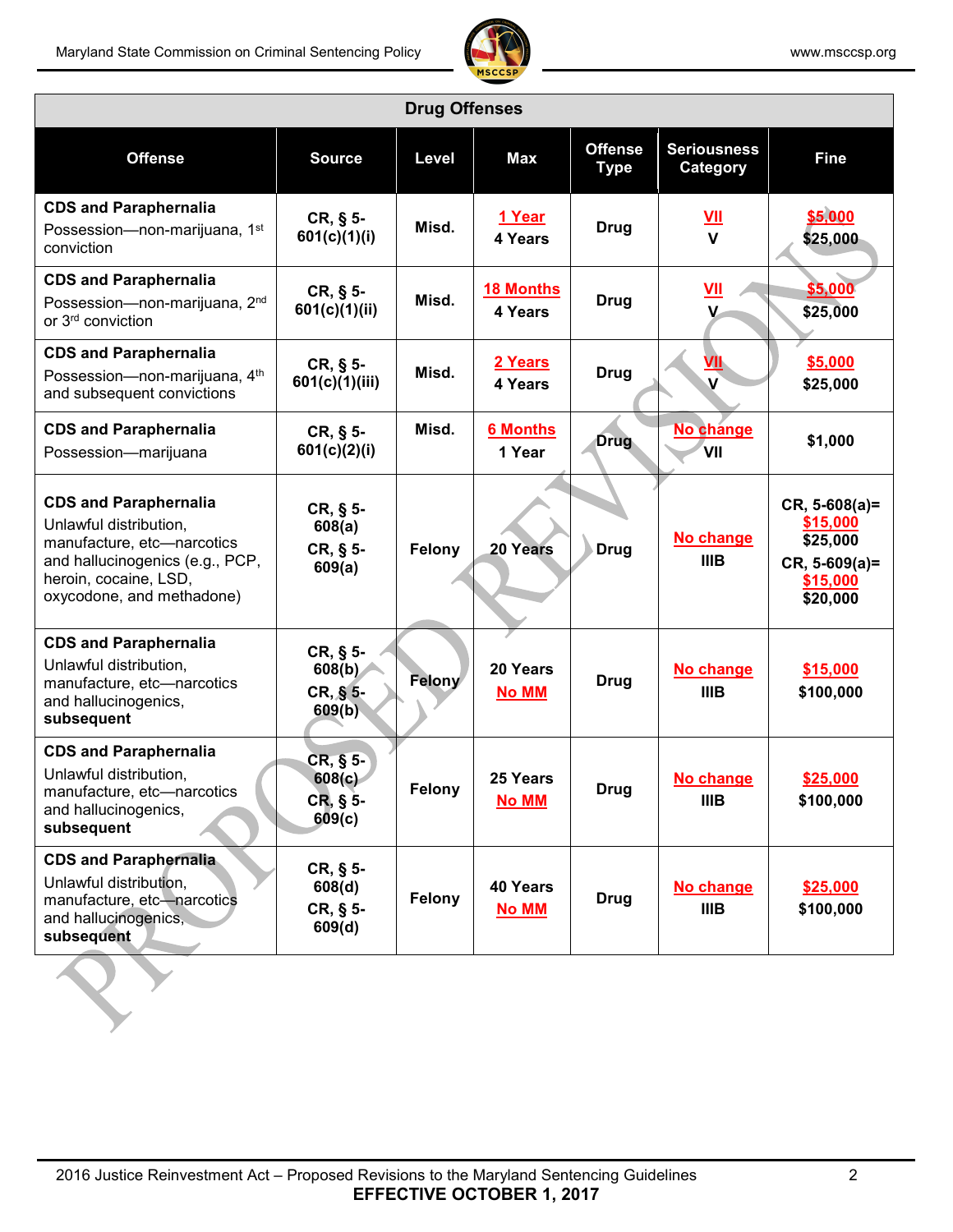

| <b>Offense</b>                                                                                                                                                                                                  | <b>Source</b>    | Level    | <b>Max</b>                      | <b>Offense</b><br><b>Type</b> | <b>Seriousness</b><br>Category | <b>Fine</b>           |
|-----------------------------------------------------------------------------------------------------------------------------------------------------------------------------------------------------------------|------------------|----------|---------------------------------|-------------------------------|--------------------------------|-----------------------|
| <b>CDS and Paraphernalia</b><br>Distribution-Unlawful<br>distribution, manufacture,<br>etc-MDMA/ecstasy 750<br>grams or more                                                                                    | $CR, § 5-609(a)$ | Felony   | 20 Years                        | <b>Drug</b>                   | No change<br><b>IIIA</b>       | \$15,000<br>\$20,000  |
| <b>CDS and Paraphernalia</b><br>Distribution-Unlawful<br>distribution, manufacture,<br>etc-MDMA/ecstasy 750<br>grams or more, subsequent                                                                        | $CR, § 5-609(b)$ | Felony   | 20 Years<br><b>No MM</b>        | <b>Drug</b>                   | No change<br>IIIA.             | \$15,000<br>\$100,000 |
| <b>CDS and Paraphernalia</b><br>Unlawful distribution,<br>manufacture, etc-<br>MDMA/ecstasy 750 grams or<br>more, subsequent                                                                                    | $CR, § 5-609(c)$ | Felony   | 25 Years<br><b>No MM</b>        | <b>Drug</b>                   | No change<br><b>TIA</b>        | \$25,000<br>\$100,000 |
| <b>CDS and Paraphernalia</b><br>Unlawful distribution,<br>manufacture, etc-<br>MDMA/ecstasy 750 grams or<br>more, subsequent                                                                                    | CR, § 5-609(d)   | Felony   | <b>40 Years</b><br><b>No MM</b> | <b>Drug</b>                   | No change<br><b>IIIA</b>       | \$25,000<br>\$100,000 |
| <b>CDS and Paraphernalia</b><br>Unlawful distribution,<br>manufacture, etc-non-<br>narcotics, subsequent 1                                                                                                      | CR, §5-607(a)    | [Felony] | <b>5 Years</b><br><b>No MM</b>  | <b>Drug</b>                   | No change<br>IV                | \$15,000              |
| <b>CDS and Paraphernalia</b><br>Manufacture, distribute,<br>dispense, or possess certain<br>Schedule I or II controlled<br>dangerous substances, large<br>amounts as specified in CR, §<br>$5-612$ <sup>2</sup> | CR, § 5-612      | Felony   | 20 Years<br>$MM=5$<br>Years     | <b>Drug</b>                   | No change<br><b>IIIB</b>       | \$100,000             |

<span id="page-2-0"></span><sup>1</sup> Pursuant to the JRA, the 2-year mandatory minimum for the subsequent unlawful distribution, manufacture, etc. of non-narcotics (CR, § 5-607(b)) is repealed from the laws of Maryland. The current penalty for the unlawful distribution, manufacture, etc. of non-narcotics, outlined in CR, § 5-607(a), will remain in effect on and after October 1, 2017 for both first-time and subsequent offenders.

<span id="page-2-1"></span><sup>2</sup> The JRA increases the amount of crack cocaine to be the same as the amount of powder cocaine that is required to trigger enhanced penalties for defendants convicted under CR, § 5-612 (i.e., 448 grams). Otherwise the penalty for a violation of CR, §5-612 remains the same.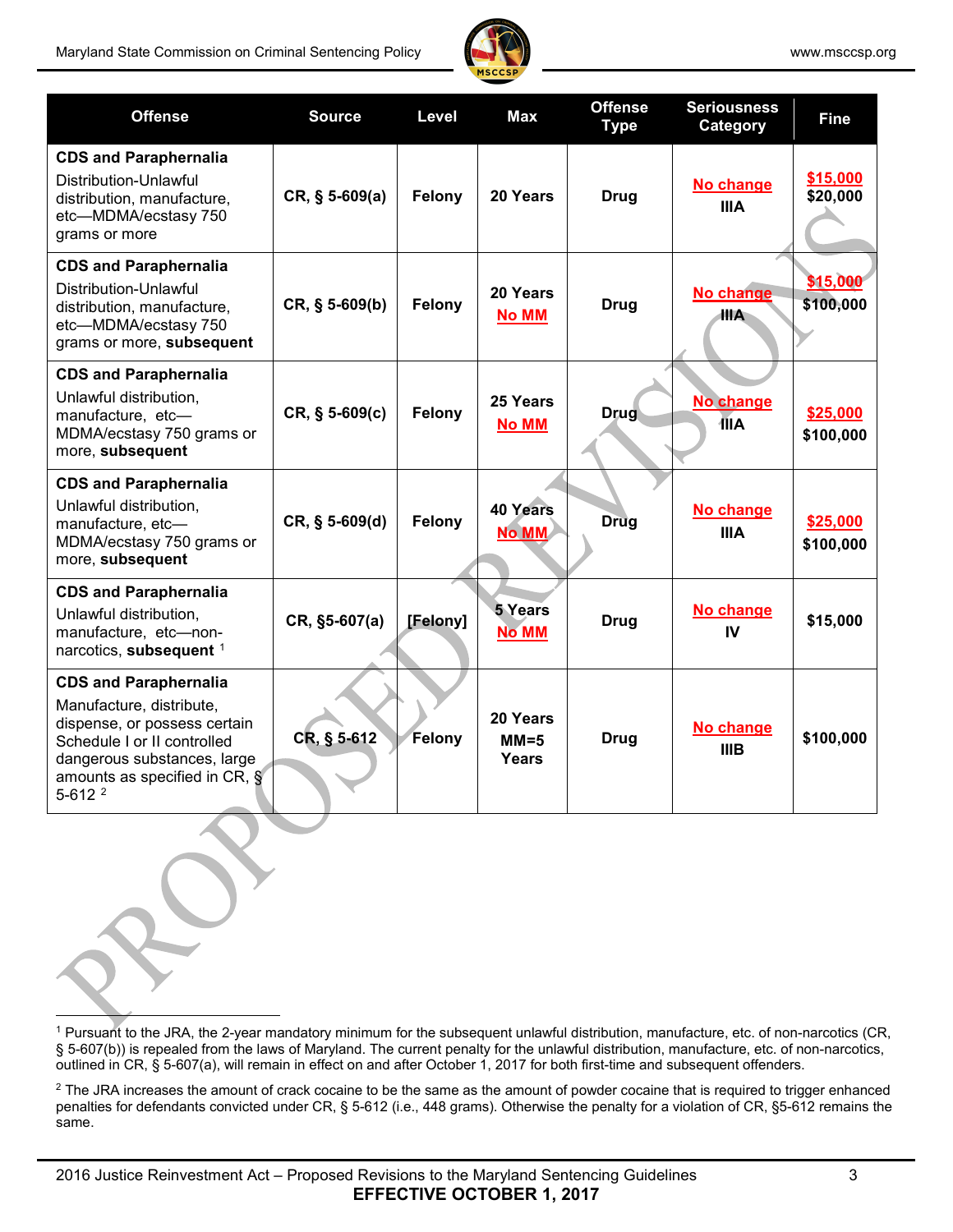

| <b>Sentencing Enhancement</b>                    | <b>Source</b> | <b>Application of Enhancement</b>                                                                                                                                                                                                                                                                                                                                                                                                                                                                                                                                                                                                                                                                                                                                                                                                  |
|--------------------------------------------------|---------------|------------------------------------------------------------------------------------------------------------------------------------------------------------------------------------------------------------------------------------------------------------------------------------------------------------------------------------------------------------------------------------------------------------------------------------------------------------------------------------------------------------------------------------------------------------------------------------------------------------------------------------------------------------------------------------------------------------------------------------------------------------------------------------------------------------------------------------|
| <b>Subsequent Offender</b><br><b>Enhancement</b> | CR, § 5-905   | No change to the sentencing guidelines<br>Currently, a defendant convicted of a subsequent drug crime, under<br>Title 5 of the Criminal Law Article, is subject to a term of imprisonment<br>twice that otherwise authorized; twice the fine otherwise authorized; or<br>both (CR, $\S$ 5-905). The JRA limits the application of CR, $\S$ 5-905 for a<br>defendant whose prior and subsequent convictions were for a violation<br>of CR, §§ 5-601 through 5-606 to a defendant who was also previously<br>convicted of a crime of violence as defined in CR, § 14-101. CR, § 5-<br>905 is referred to in the Maryland Sentencing Guidelines Manual as the<br>"doubling enhancement," and allows for the calculated guidelines range<br>to be doubled for a defendant convicted of a subsequent drug offense<br>under CR, § 5-905. |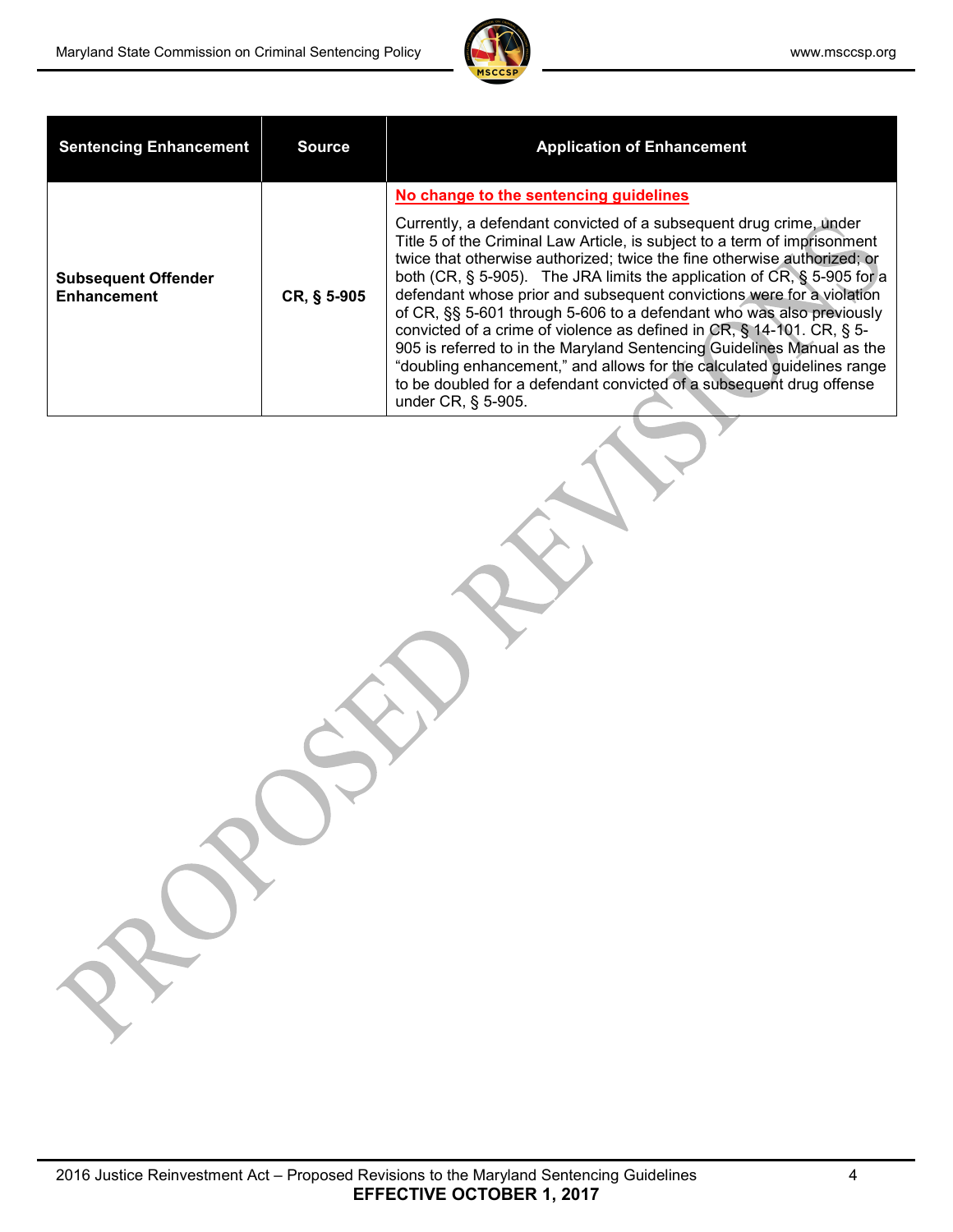

# **Revision to the Definition of Corrections Options**

#### **Revision #1**

#### **MSGM ¶ 2, Definitions**:

**[**Correctional**] Corrections** Options <sup>1</sup>

- Home detention;
- A corrections options program established under law which requires the individual to participate in home detention, inpatient treatment, or other similar programs involving terms and conditions that constitute the equivalent of confinement;
- Inpatient drug or alcohol counseling under Health General Article (HG), Title 8, Subtitle 5, Annotated Code of Maryland; **[**or**]**
- Participation in a drug court or HIDTA substance abuse treatment program**[**.**]; or**
- **A sentence, with required substance abuse treatment, for the possession, administration, obtainment, etc. of controlled dangerous substances (CDS) currently outlined in CR, § 5-601(c) and pursuant to CR, § 5-601(e)(3). 1**
- **[**Correctional**] Corrections** options includes programs established by the State Division of Correction, provided that the program meets the Commission's criteria, as described above.

**<sup>1</sup> Before imposing a sentence for the possession, administration, obtainment, etc. of a CDS under CR, § 5-601(c), the court may order the Department of Health and Mental Hygiene (DHMH) or a designee to conduct an assessment of the defendant for substance use disorder. If a substance use disorder assessment is ordered, the court shall consider the results of the assessment when imposing a sentence under CR, § 5-601(c) and suspend the execution of the sentence, order probation and, if the assessment shows that the defendant is in need of substance abuse treatment, require the DHMH or the designee to provide the medically appropriate level of treatment; or the court may impose a term of imprisonment and order the DOC or local correctional facility to facilitate the medically appropriate level of treatment. (CR, § 5-601(e)).** 

#### **Revision #2**

### **MSGM ¶ 12.4, Corrections Options Program:**

Based on the definition provided in chapter 2, the person completing the sentencing guidelines worksheet shall record if the offender was sentenced to a **[**C**]**corrections **[**O**]**options program. Please specify whether the offender was ordered to participate in drug court treatment (yes/no) or any other **[**Correctional**] Corrections [**O**]o**ptions program, such as home detention **or a sentence, with required substance abuse treatment, for the possession, administration, obtainment, etc. of controlled dangerous substances currently outlined in CR, § 5-601(c) and pursuant to CR, § 5- 601(e)(3)** (yes/no).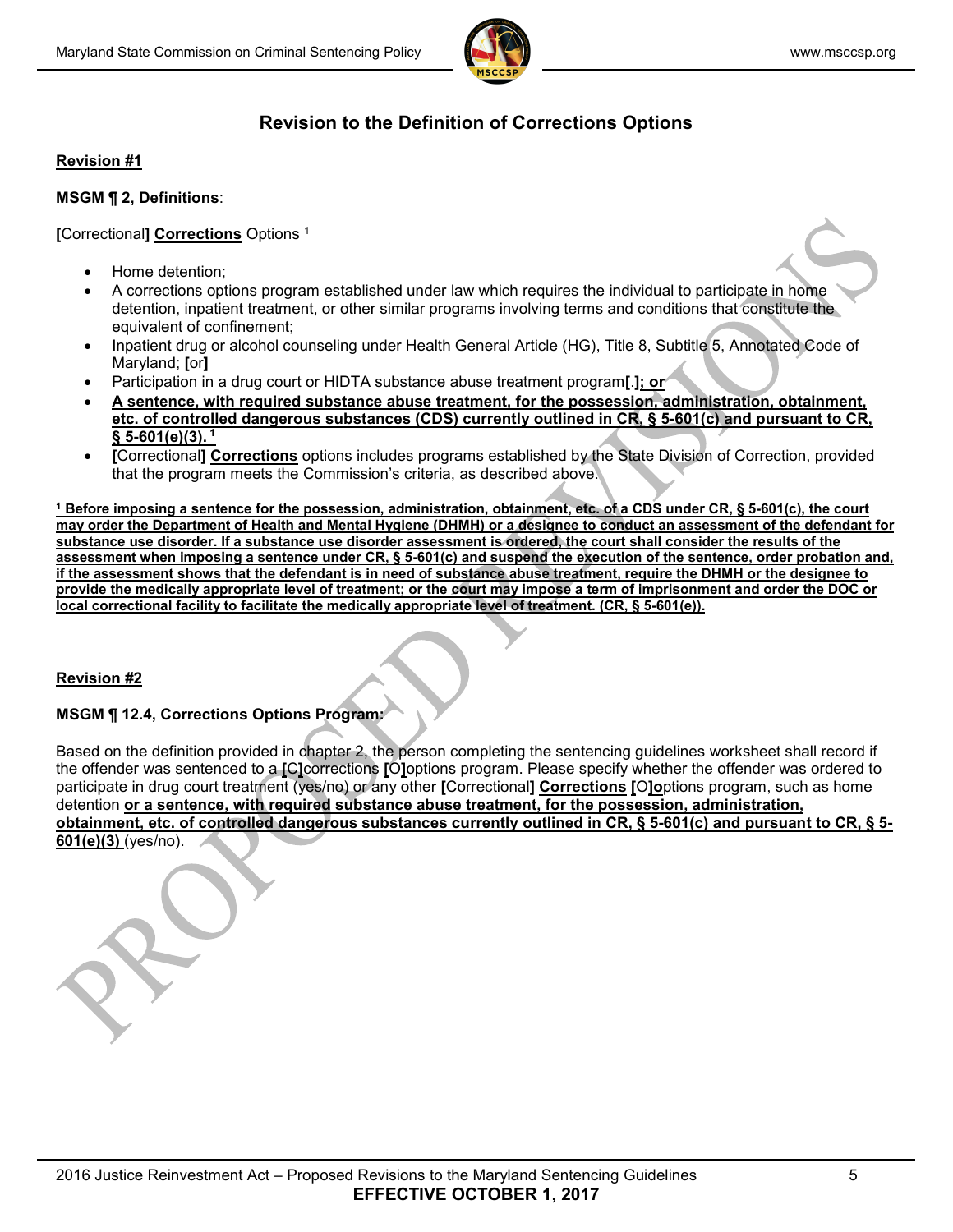

| <b>PROPERTY OFFENSES</b>                                                                                                                                                     |                                    |        |                              |                               |                                |             |  |  |  |  |
|------------------------------------------------------------------------------------------------------------------------------------------------------------------------------|------------------------------------|--------|------------------------------|-------------------------------|--------------------------------|-------------|--|--|--|--|
| <b>Offense</b>                                                                                                                                                               | <b>Source</b>                      | Level  | Max                          | <b>Offense</b><br><b>Type</b> | <b>Seriousness</b><br>Category | <b>Fine</b> |  |  |  |  |
| <b>Theft, Crimes Involving</b><br>Felony theft or theft-scheme,<br>\$100,000 or greater                                                                                      | CR, § 7-<br>104(g)(1)(iii)         | Felony | 20 Years<br>25 Years         | Property                      | <u>Ш</u><br>$\mathbf{I}$       | \$25,000    |  |  |  |  |
| <b>Theft, Crimes Involving</b><br>Felony theft or theft-scheme,<br>at least [\$10,000] \$25,000<br>but less than \$100,000                                                   | CR, § 7-<br>104(g)(1)(ii)          | Felony | 10 Years<br>15 Years         | <b>Property</b>               | V<br>IV                        | \$15,000    |  |  |  |  |
| <b>Theft, Crimes Involving</b><br>Felony theft or theft-scheme,<br>at least [\$1,000] \$1,500 but<br>less than [\$10,000] \$25,000                                           | CR, § 7-<br>104(g)(1)(i)           | Felony | 5 Years<br>10 Years          | <b>Property</b>               | V                              | \$10,000    |  |  |  |  |
| <b>Theft, Crimes Involving</b><br>Misdemeanor theft or theft-<br>scheme, at least \$100 but<br>less than [\$1,000] \$1,500,<br>1 <sup>st</sup> conviction                    | CR, § 7-<br>104(g)(2)(i)(1)        | Misd.  | <b>6 Months</b><br>18 Months | <b>Property</b>               | No change<br>VII               | \$500       |  |  |  |  |
| <b>Theft, Crimes Involving</b><br>Misdemeanor theft or theft-<br>scheme, at least \$100 but<br>less than [\$1,000] \$1,500,<br>2 <sup>nd</sup> and subsequent<br>convictions | CR, § 7-<br>104(g)(2)(i)(2)        | Misd.  | 1 Year<br><b>18 Months</b>   | <b>Property</b>               | No change<br>VII               | \$500       |  |  |  |  |
| <b>Theft, Crimes Involving</b><br>Misdemeanor theft or theft-<br>scheme, less than [\$1,000]<br>\$1,500, $[3^{rd}]$ 5 <sup>th</sup> and<br>subsequent convictions            | CR, § 7-<br>104(g)(4)              | Misd.  | 5 Years                      | Property                      | No change<br>VI                | \$5,000     |  |  |  |  |
| <b>Bad Check</b><br>Felony bad check, \$100,000<br>or greater                                                                                                                | CR, § 8-103<br>$CR, § 8-106(a)(3)$ | Felony | 20 Years<br>25 Years         | <b>Property</b>               | Щ<br>$\mathbf{V}$              | \$25,000    |  |  |  |  |
| <b>Bad Check</b><br>Felony bad check, at least<br>[\$10,000] \$25,000 but less<br>than \$100,000                                                                             | CR, § 8-103<br>$CR, § 8-106(a)(2)$ | Felony | 10 Years<br>15 Years         | <b>Property</b>               | No change<br>$\mathbf v$       | \$15,000    |  |  |  |  |
| <b>Bad Check</b><br>Felony bad check, at least<br>$[$1,000]$ \$1,500 but less<br>than [\$10,000] \$25,000                                                                    | CR, § 8-103<br>$CR, § 8-106(a)(1)$ | Felony | 5 Years<br>10 Years          | <b>Property</b>               | $\frac{v}{v}$                  | \$10,000    |  |  |  |  |
| <b>Bad Check</b><br>Misdemeanor bad check, at<br>least \$100 but less than<br>$[$1,000]$ \$1,500                                                                             | CR, § 8-103<br>$CR, § 8-106(c)$    | Misd.  | 1 Year<br><b>18 Months</b>   | Property                      | No change<br>VII               | \$500       |  |  |  |  |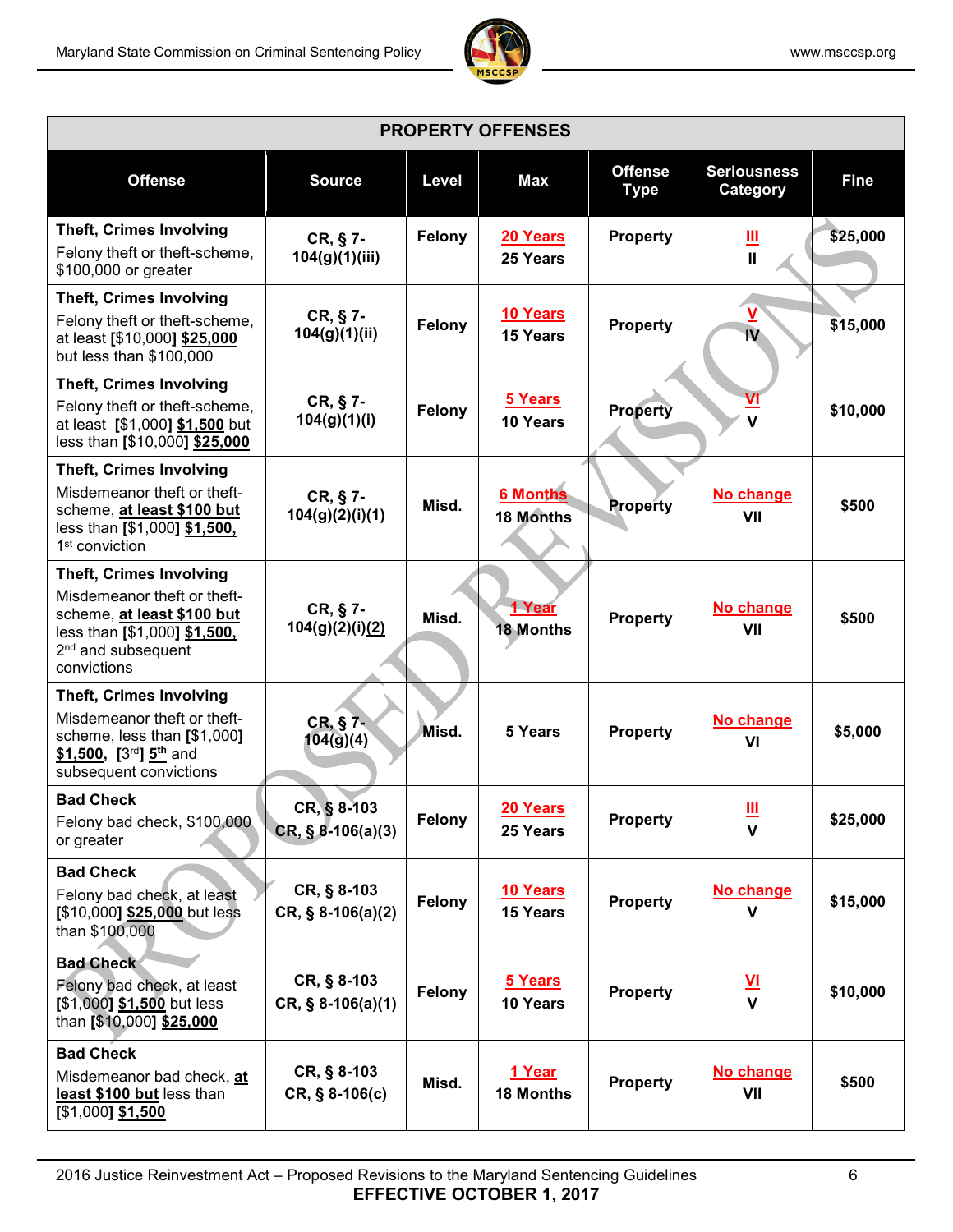

| <b>Offense</b>                                                                                                                                                                                                            | <b>Source</b>                                                                            | Level  | Max                         | <b>Offense</b><br><b>Type</b> | <b>Seriousness</b><br>Category          | <b>Fine</b> |
|---------------------------------------------------------------------------------------------------------------------------------------------------------------------------------------------------------------------------|------------------------------------------------------------------------------------------|--------|-----------------------------|-------------------------------|-----------------------------------------|-------------|
| <b>Bad Check</b><br>Multiple bad checks within a<br>30-day period, each [less<br>than \$1,000] at least \$1,500<br>but less than \$25,000 and<br>totaling [\$1,000 or more] at<br>least \$1,500 but less than<br>\$25,000 | CR, § 8-103<br>CR, § 8-106(b)                                                            | Felony | 5 Years<br>10 Years         | <b>Property</b>               | $\underline{\mathsf{v}}$<br>$\mathbf v$ | \$10,000    |
| <b>Credit Card Crimes</b><br>Felony credit card crimes,<br>\$100,000 or greater                                                                                                                                           | $CR, § 8-$<br>206(c)(1)(iii)<br>CR, § 8-<br>207(b)(1)(iii)<br>CR, § 8-<br>209(b)(1)(iii) | Felony | 20 Years<br>25 Years        | <b>Property</b>               | <u>Ш</u><br>$\mathbf v$                 | \$25,000    |
| <b>Credit Card Crimes</b><br>Felony credit card crimes, at<br>least [\$10,000] \$25,000 but<br>less than \$100,000                                                                                                        | $CR, § 8-$<br>206(c)(1)(ii)<br>CR, § 8-<br>207(b)(1)(ii)<br>CR, § 8-<br>209(b)(1)(ii)    | Felony | 10 Years<br><b>15 Years</b> | <b>Property</b>               | No change<br>V                          | \$15,000    |
| <b>Credit Card Crimes</b><br>Felony credit card crimes,<br>at least [\$1,000] \$1,500 but<br>less than [\$10,000] \$25,000                                                                                                | $CR, § 8-$<br>206(c)(1)(i)<br>CR, § 8-<br>207(b)(1)(i)<br>CR, § 8-<br>209(b)(1)(i)       | Felony | 5 Years<br>10 Years         | <b>Property</b>               | $\frac{VI}{V}$                          | \$10,000    |
| <b>Credit Card Crimes</b><br>Misdemeanor credit card<br>crimes, at least \$100 but<br>less than [\$1,000] \$1,500                                                                                                         | $CR, § 8-206(c)(2)$<br>$CR, § 8-207(b)(2)$<br>CR, § 8-209(b)(2)                          | Misd.  | 1 Year<br><b>18 Months</b>  | <b>Property</b>               | No change<br>VII                        | \$500       |
| <b>Credit Card Crimes</b><br>Misdemeanor credit card<br>crimes, [not exceeding] less<br>than \$100                                                                                                                        | $CR, \S$ 8-206(c)(3)<br>$CR, § 8-207(b)(3)$<br>$CR, § 8-209(b)(3)$                       | Misd.  | 90 Days                     | Property                      | No change<br>VII                        | \$500       |
| <b>Identity Fraud</b><br>Possess, obtain personally<br>identifying information or<br>willfully assume the identity<br>of another, benefit \$100,000<br>or greater                                                         | CR, § 8-301(b),<br>(c)<br>CR, § 8-<br>301(g)(1)(iii)<br>(penalty)                        | Felony | 20 Years<br>25 Years        | <b>Property</b>               | Щ<br>$\mathbf{II}$                      | \$25,000    |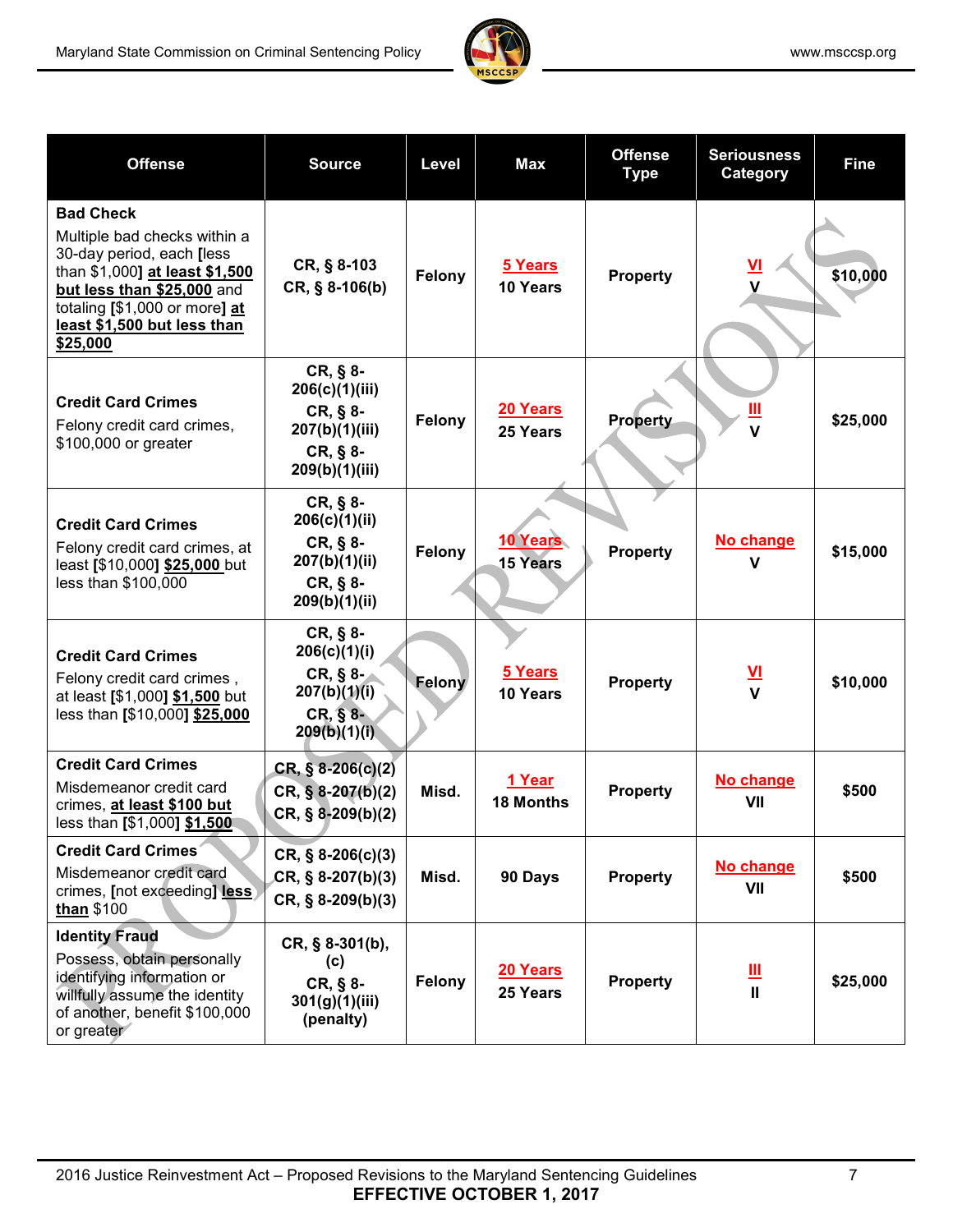

| <b>Offense</b>                                                                                                                                                                                               | <b>Source</b>                                                      | Level         | <b>Max</b>                  | <b>Offense</b><br><b>Type</b> | <b>Seriousness</b><br>Category                      | <b>Fine</b> |
|--------------------------------------------------------------------------------------------------------------------------------------------------------------------------------------------------------------|--------------------------------------------------------------------|---------------|-----------------------------|-------------------------------|-----------------------------------------------------|-------------|
| <b>Identity Fraud</b><br>Possess, obtain personally<br>identifying information or<br>willfully assume the identity of<br>another, benefit at least<br>[\$10,000] \$25,000 but less<br>than \$100,000         | CR, § 8-301(b),<br>(c)<br>$CR, § 8-$<br>301(g)(1)(ii)<br>(penalty) | Felony        | 10 Years<br>15 Years        | <b>Property</b>               | $\frac{V}{V}$                                       | \$15,000    |
| <b>Identity Fraud</b><br>Possess, obtain personally<br>identifying information or<br>willfully assume the identity of<br>another, benefit at least<br>[\$1,000] \$1,500 but less than<br>[\$10,000] \$25,000 | CR, § 8-301(b),<br>(c)<br>CR, § 8-<br>301(g)(1)(i)<br>(penalty)    | Felony        | 5 Years<br>10 Years         | <b>Property</b>               |                                                     | \$10,000    |
| <b>Identity Fraud</b><br>Possess, obtain personally<br>identifying information or<br>willfully assume the identity of<br>another, benefit at least<br>\$100 but less than [\$1,000]<br>\$1,500               | CR, § 8-301(b),<br>(c)<br>$CR, § 8-$<br>301(g)(2)<br>(penalty)     | Misd.         | 1 Year<br><b>18 Months</b>  | Property                      | No change<br>VII                                    | \$500       |
| <b>Identity Fraud</b><br>Use a re-encoder or<br>skimming device for purpose<br>of identity theft, benefit<br>\$100,000 or greater                                                                            | $CR, § 8-301(d)$<br>CR, § 8-<br>301(g)(1)(iii)<br>$(p$ enalty)     | <b>Felony</b> | 20 Years<br>25 Years        | <b>Property</b>               | $\mathbf{\underline{\mathsf{III}}}$<br>$\mathbf{I}$ | \$25,000    |
| <b>Identity Fraud</b><br>Use a re-encoder or<br>skimming device for purpose<br>of identity theft, benefit at<br>least [\$10,000] \$25,000 but<br>less than \$100,000                                         | CR, § 8-301(d)<br>$CR, § 8-$<br>301(g)(1)(ii)<br>(penalty)         | Felony        | 10 Years<br><b>15 Years</b> | <b>Property</b>               | $\overline{\mathbf{v}}$<br>IV                       | \$15,000    |
| <b>Identity Fraud</b><br>Use a re-encoder or<br>skimming device for purpose<br>of identity theft, benefit at<br>least [\$1,000] \$1,500 but less<br>than [\$10,000] \$25,000                                 | $CR, § 8-301(d)$<br>CR, § 8-<br>301(g)(1)(i)<br>(penalty)          | Felony        | 5 Years<br>10 Years         | <b>Property</b>               | <u>VI</u><br>$\mathbf{V}$                           | \$10,000    |
| <b>Identity Fraud</b><br>Use a re-encoder or<br>skimming device for purpose<br>of identity theft, benefit at<br>least \$100 but less than<br>$[$1,000]$ \$1,500                                              | $CR, § 8-301(d)$<br>$CR, § 8-$<br>301(g)(2)<br>(penalty)           | Misd.         | 1 Year<br><b>18 Months</b>  | <b>Property</b>               | No change<br>VII                                    | \$500       |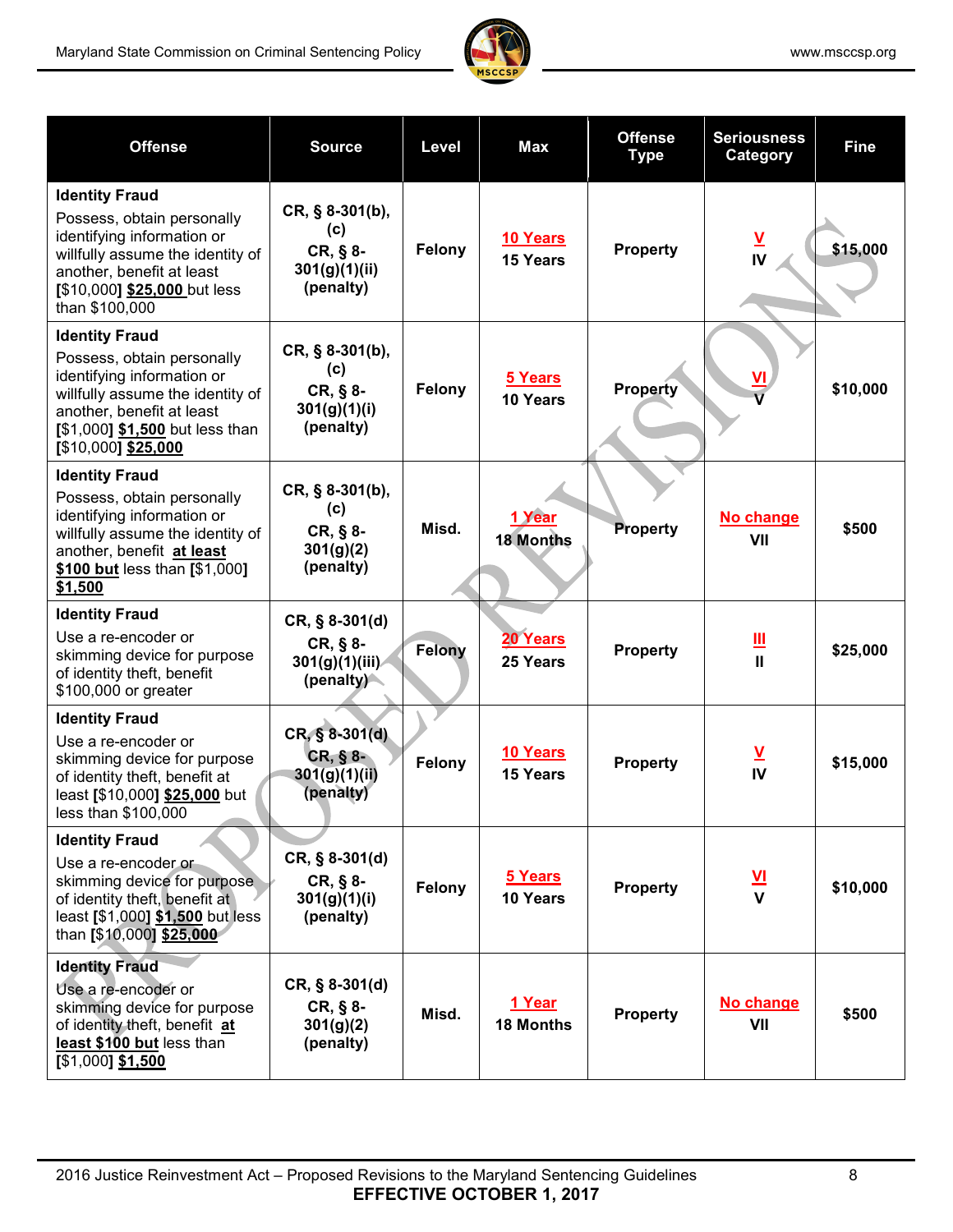

| <b>Offense</b>                                                                                                                                                                              | <b>Source</b>                                                                                                                          | Level  | Max                               | <b>Offense</b><br><b>Type</b> | <b>Seriousness</b><br>Category | <b>Fine</b> |
|---------------------------------------------------------------------------------------------------------------------------------------------------------------------------------------------|----------------------------------------------------------------------------------------------------------------------------------------|--------|-----------------------------------|-------------------------------|--------------------------------|-------------|
| <b>Identity Fraud</b><br>Intent to manufacture,<br>distribute, or dispense<br>personally identifying<br>information                                                                         | CR, § 8-301<br>(g)(3)                                                                                                                  | Felony | 10 Years<br><b>15 Years</b>       | <b>Property</b>               | No change<br>$\mathbf v$       | \$25,000    |
| <b>Identity Fraud</b><br>Falsely represent self as<br>another person                                                                                                                        | CR, § 8-<br>301(c)(1), (f)<br>CR, § 8-<br>301(g)(4)<br>(penalty)                                                                       | Misd.  | 1 Year<br><b>18 Months</b>        | <b>Property</b>               | No change<br>VII               | \$500       |
| <b>Identity Fraud</b><br>Use an interactive computer<br>service to disclose personal<br>identifying information of an<br>individual in order to annoy,<br>threaten, embarrass, or<br>harass | CR, § 8-301(b-<br>1)<br>CR, § 8-<br>301(g)(4)<br>(penalty)                                                                             | Misd.  | 1 Year<br><b>18 Months</b>        | <b>Property</b>               | No change<br>VII               | \$500       |
| <b>Identity Fraud</b><br>Possess, obtain, or help<br>another obtain a re-encoder<br>or skimming device for<br>purpose of identity theft                                                     | $CR, § 8-301(e)$<br>CR, § 8-<br>301(g)(4)<br>(penalty)                                                                                 | Misd.  | <u>1 Year</u><br><b>18 Months</b> | <b>Property</b>               | No change<br>VII               | \$500       |
| <b>Public Fraud</b><br>State health plan fraud,<br>$[$1,000]$ \$1,500 or greater                                                                                                            | CR, § 8-509<br>CR, § 8-510<br>CR, § 8-511<br>CR, § 8-512<br>CR, § 8-513<br>CR, § 8-514<br>CR, § 8-515<br>$CR, § 8-516(c)$<br>(penalty) | Felony | 5 Years                           | <b>Property</b>               | No change<br>$\mathbf v$       | \$100,000   |
| <b>Public Fraud</b><br>State health plan fraud, less<br>than [\$1,000] \$1,500                                                                                                              | CR, § 8-509<br>CR, § 8-510<br>CR, § 8-511<br>CR, § 8-512<br>CR, § 8-513<br>CR, § 8-514<br>CR, § 8-515<br>CR, § 8-516(d)<br>(penalty)   | Misd.  | 3 Years                           | Property                      | No change<br>VII               | \$50,000    |
| Counterfeiting<br>Trademark counterfeiting,<br>[\$1,000] \$1,500 or greater                                                                                                                 | $CR, § 8-611(c)$                                                                                                                       | Felony | 10 Years<br>15 Years              | <b>Property</b>               | No change<br>$\mathbf v$       | \$10,000    |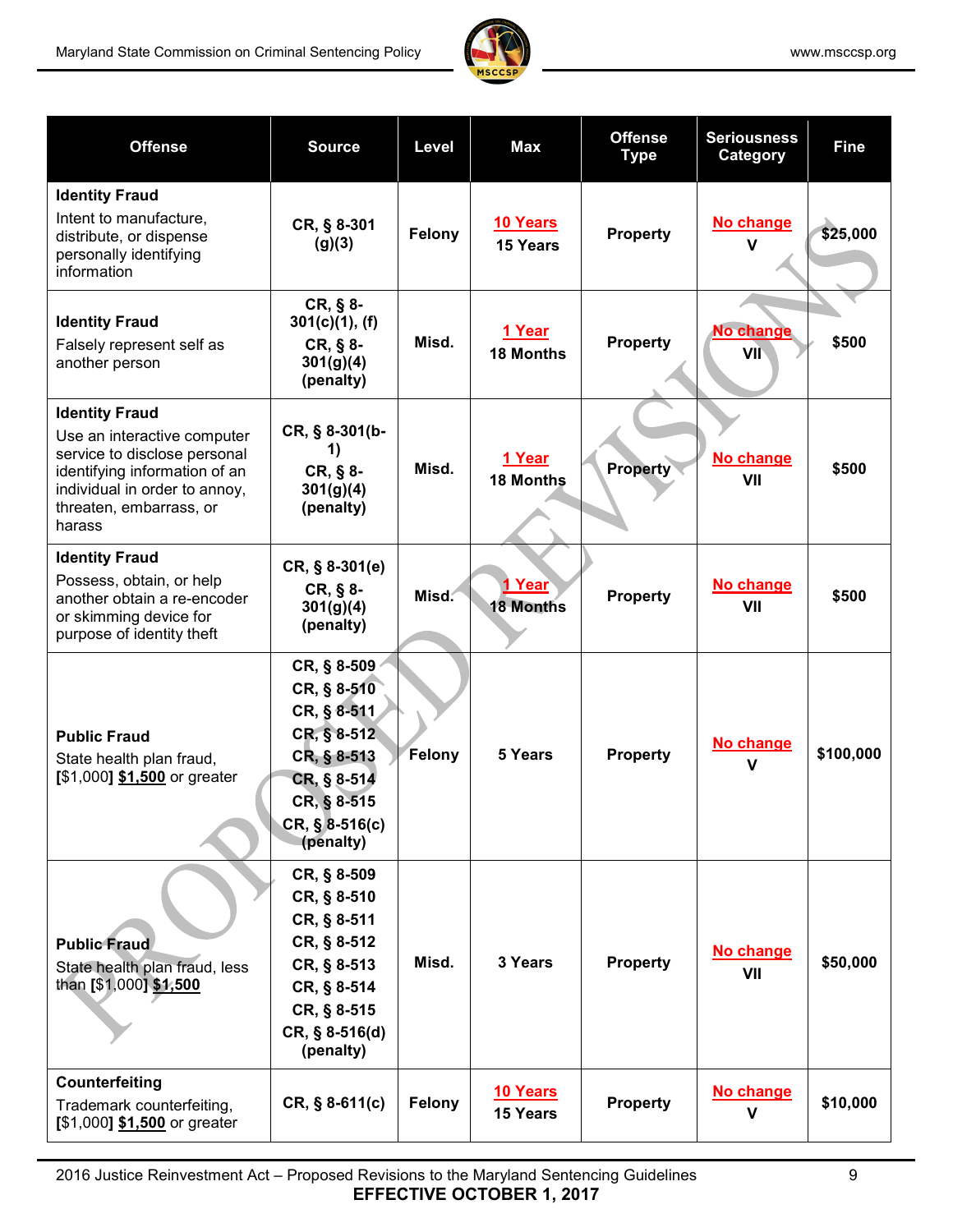

| <b>Offense</b>                                                                                                                                                                                                                                                                  | <b>Source</b>                | Level  | Max                         | <b>Offense</b><br><b>Type</b> |                               | <b>Fine</b>                                                                                   |
|---------------------------------------------------------------------------------------------------------------------------------------------------------------------------------------------------------------------------------------------------------------------------------|------------------------------|--------|-----------------------------|-------------------------------|-------------------------------|-----------------------------------------------------------------------------------------------|
| Counterfeiting<br>Trademark counterfeiting, less<br>than [\$1,000] \$1,500                                                                                                                                                                                                      | $CR, § 8-$<br>611(d)         | Misd.  | 1 Year<br><b>18 Months</b>  | <b>Property</b>               | No change<br>VII              | \$1,000<br>$1st$ conviction=<br>\$1,000<br>$2nd$ and<br>subsequent<br>convictions=<br>\$5,000 |
| <b>Fraud, Financial Crimes</b><br><b>Against Vulnerable Adults</b><br>Obtain property of vulnerable<br>adult or an individual at least<br>68 years old by deception,<br>intimidation, or undue<br>influence, \$100,000 or greater                                               | $CR, § 8-$<br>801(c)(1)(iii) | Felony | 20 Years<br>25 Years        | <b>Property</b>               | ÌТ                            | \$25,000                                                                                      |
| <b>Fraud, Financial Crimes</b><br><b>Against Vulnerable Adults</b><br>Obtain property of vulnerable<br>adult or an individual at least<br>68 years old by deception,<br>intimidation, or undue<br>influence, at least [\$10,000]<br>\$25,000 but less than<br>\$100,000         | CR, § 8-<br>801(c)(1)(ii)    | Felony | 10 Years<br><b>15 Years</b> | Property                      | $\overline{\mathsf{A}}$<br>IV | \$15,000                                                                                      |
| <b>Fraud, Financial Crimes</b><br><b>Against Vulnerable Adults</b><br>Obtain property of vulnerable<br>adult or an individual at least<br>68 years old by deception,<br>intimidation, or undue<br>influence, at least [\$1,000]<br>\$1,500 but less than [\$10,000]<br>\$25,000 | CR, § 8-<br>801(c)(1)(i)     | Felony | 5 Years<br>10 Years         | <b>Property</b>               | $\frac{v}{v}$                 | \$10,000                                                                                      |
| <b>Fraud, Financial Crimes</b><br><b>Against Vulnerable Adults</b><br>Obtain property of vulnerable<br>adult or an individual at least<br>68 years old by deception,<br>intimidation, or undue<br>influence, less than [\$1,000]<br>\$1,500                                     | $CR, § 8-$<br>801(c)(2)      | Misd.  | 1 Year<br><b>18 Months</b>  | <b>Property</b>               | No change<br>VII              | \$500                                                                                         |
|                                                                                                                                                                                                                                                                                 |                              |        |                             |                               |                               |                                                                                               |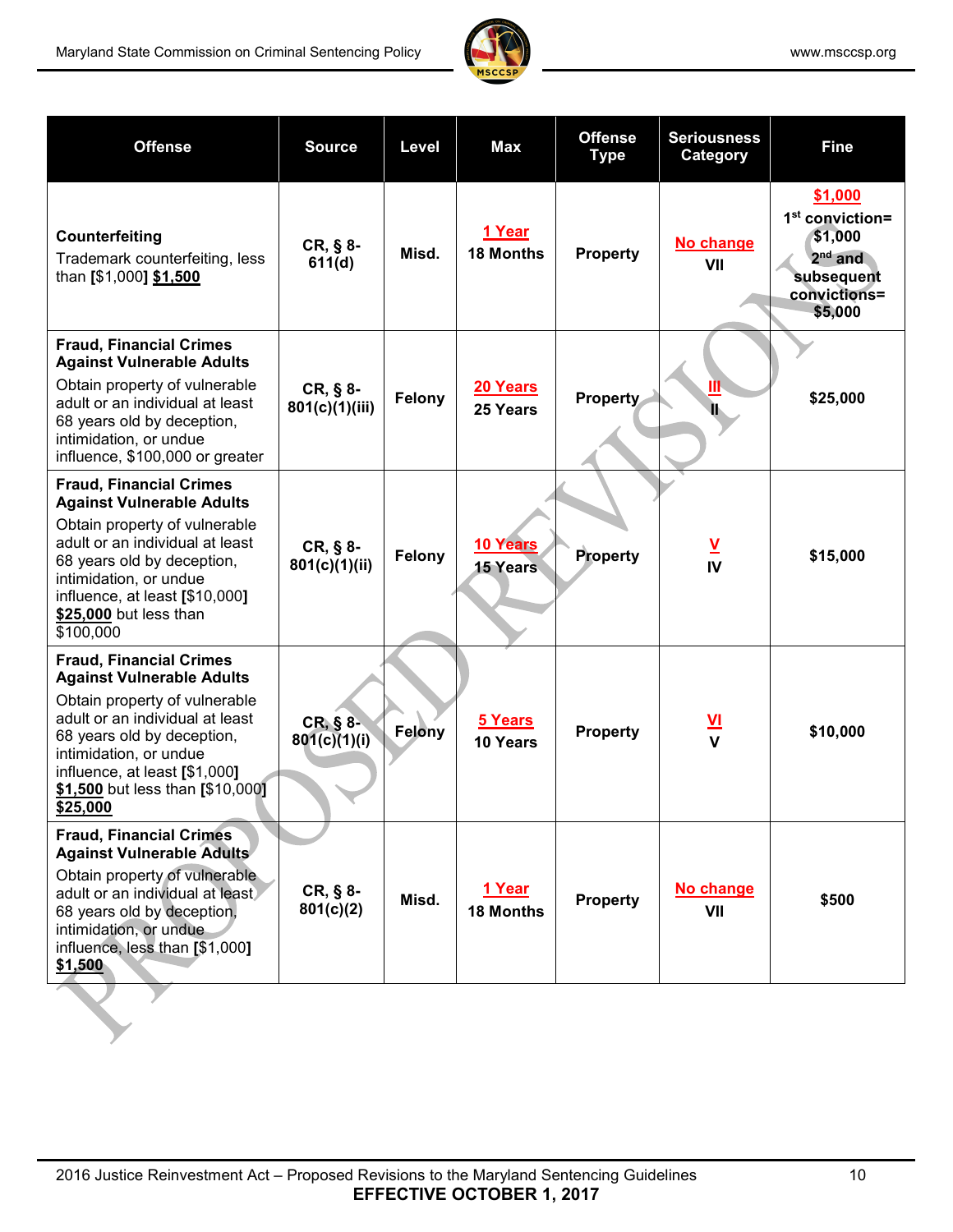

ſ

| <b>Offense</b>                                                                                                               | <b>Source</b>                                              | Level | Max                                    | <b>Offense</b><br>Type                    | <b>Seriousness</b><br>Category                  | <b>Fine</b> |
|------------------------------------------------------------------------------------------------------------------------------|------------------------------------------------------------|-------|----------------------------------------|-------------------------------------------|-------------------------------------------------|-------------|
| <b>Motor Vehicle Offense</b><br>Driving while license is suspended<br>under certain provisions in<br>this or another state 3 | TR, § 27-101<br>(gg) (penalty)<br>TR, § 16-303<br>(h), (i) | Misd. | <u>No</u><br>incarceration<br>2 Months | <u>Not</u><br>assigned<br><b>Property</b> | <u>Not</u><br>assigned<br><b>Default to VII</b> | \$500       |

| <b>PERSON OFFENSES</b>                                                                                                                                                |                              |               |                          |                               |                                |                     |  |  |  |  |
|-----------------------------------------------------------------------------------------------------------------------------------------------------------------------|------------------------------|---------------|--------------------------|-------------------------------|--------------------------------|---------------------|--|--|--|--|
| <b>Offense</b>                                                                                                                                                        | <b>Source</b>                | Level         | Max                      | <b>Offense</b><br><b>Type</b> | <b>Seriousness</b><br>Category | <b>Fine</b>         |  |  |  |  |
| <b>Murder</b><br>2 <sup>nd</sup> degree                                                                                                                               | CR, § 2-204                  | Felony        | 40 Years<br>30 Years     | <b>Person</b>                 | No change                      |                     |  |  |  |  |
| <b>Abuse and Other Offensive</b><br>Conduct<br>Child Abuse-physical, with death,<br>victim younger than 13 years old                                                  | $CR, § 3-$<br>601(b)(2)(iii) | Felony        | <b>Life</b><br>40 Years  | Person                        | $\mathbf{I}$                   |                     |  |  |  |  |
| <b>Abuse and Other Offensive</b><br>Conduct<br>Child Abuse-physical, with death,<br>victim at least 13 years old                                                      | $CR, § 3-$<br>601(b)(2)(ii)  | Felony        | 40 Years                 | Person                        | No change<br>Ш                 |                     |  |  |  |  |
| <b>Abuse and Other Offensive</b><br>Conduct<br>Child Abuse-physical, with death,<br>previous conviction for child abuse                                               | $CR, § 3-$<br>601(c)(2)      | <b>Felony</b> | <u> Life</u><br>40 Years | Person                        | $\mathbf{I}$                   |                     |  |  |  |  |
| <b>Criminal Gang Offenses</b><br>Use of or threat of force to coerce<br>participation or prevent leaving<br>gang                                                      | CR, § 9-802                  | Misd.         | 2 Years                  | Person                        | No change<br>VII               | \$10,000<br>\$1,000 |  |  |  |  |
| <b>Criminal Gang Offenses</b><br>Use of or threat of force to coerce<br>participation or prevent leaving<br>gang in school or within 1,000 feet<br>of school property | $CR, § 9-803$                | Misd.         | 4 Years                  | Person                        | No change<br>VI                | \$20,000<br>\$4,000 |  |  |  |  |

<span id="page-10-0"></span><sup>&</sup>lt;sup>3</sup> Violations of TR, § 16-303 (h) and (i) are not contained in the current version of the Guidelines Offense Table as both offenses have a statutory maximum of 1 year or less (offenses with a statutory maximum of 1 year or less are automatically assigned a seriousness category VII). As such, no revision will be made to the sentencing guidelines pursuant to the JRA's revisions to the penalty for TR, § 16-303(H) and (I).